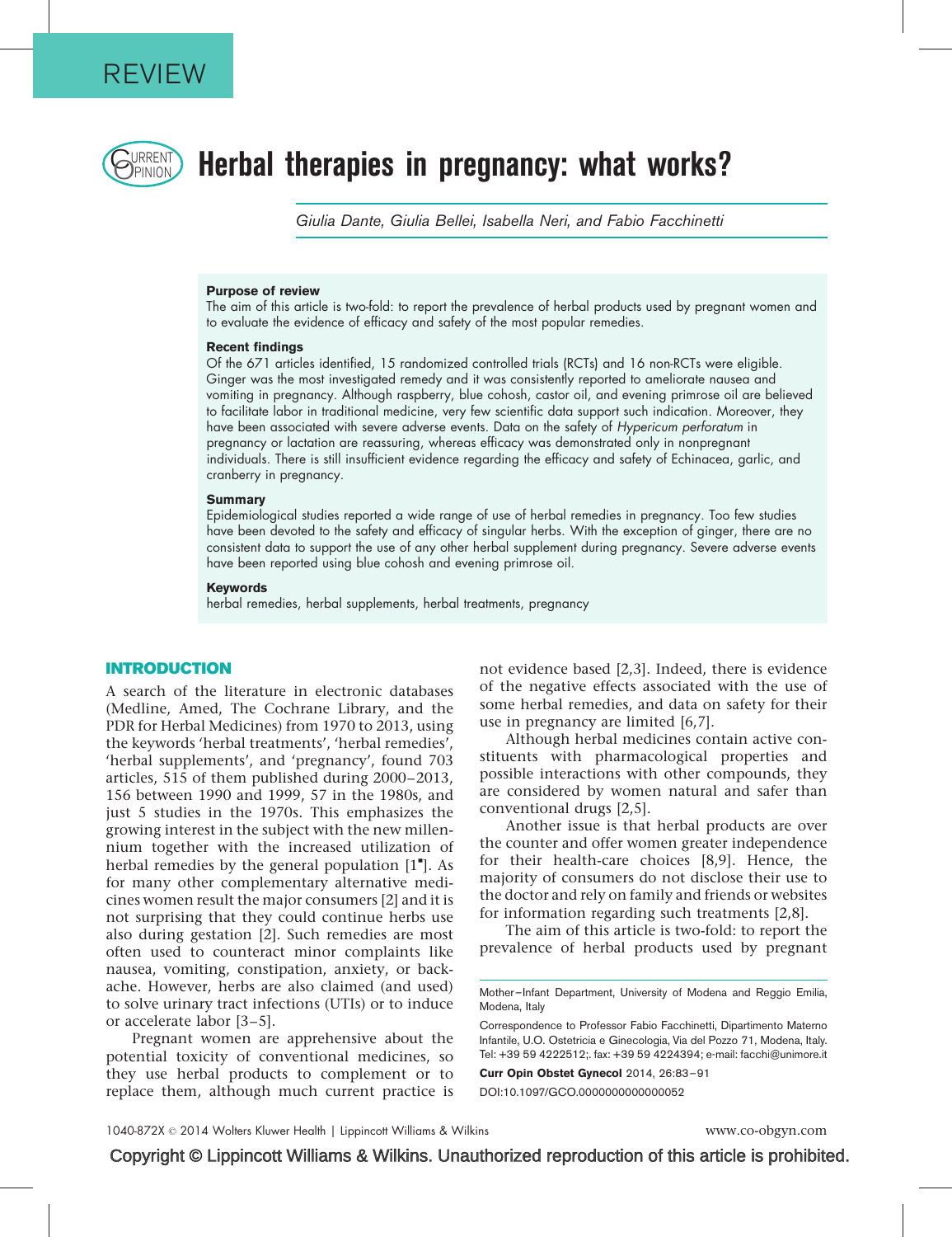# KEY POINTS

- About half of pregnant women try a wide range of herbal treatments, although the efficacy and safety of such remedies are poorly known.
- Ginger relieves nausea and vomiting in pregnancy, similarly to vitamin B6 or dimenhydrinate.
- Blue cohosh and primrose oil have been associated with severe fetal complications, whereas their efficacy remains to be demonstrated.
- There is still insufficient efficacy and safety evidence supporting the clinical use of Echinacea, garlic, and cranberry.
- St John's wort use in pregnancy or lactation is reported to be well tolerated.

women and to evaluate the evidence of efficacy and safety of the most popular remedies.

# **METHODS**

A systematic literature search was performed in October 2013 in the Medline electronic database. We performed a search about herbal treatments, their applications, and potential effects in pregnancy over the period 1990–2013.

As specified previously, the search terms were 'herbal treatments', 'herbal remedies', 'herbal supplements', and 'pregnancy'. The search was limited to articles published in the English language and those that were easily retrievable via the home library. Further relevant studies, in particular about the search of randomized controlled trials (RCTs), were located by hand searching the reference lists of the recent systematic reviews.

For inclusion, an article had to contain original data on either the prevalence of use or adverse effects of herbal treatments during pregnancy.

Only human studies were included, data from herbal treatments in combination with other herbs or multivitamins as well as animal and in-vitro investigations were excluded.

Fertility treatments, contraception, and the deliberate use of herbal medicine products as abortifacients were also excluded. Topical treatments were included.

We attempted to obtain hard copies of all the studies listed through our own university library or interlibrary loans.

Expert judgement, rather than a formal quality appraisal, was used to determine which studies were included.

In the first section, we analyzed only epidemiological data and in the second section, we examined the use and efficacy of single herbal treatments.

All sources of information were read and evaluated by one of us (G.D.), and later independently checked by another author (G.B.). Data were extracted according to the predefined criteria and are represented in different tables.

#### RESULTS

The decision tree used for the inclusion of the studies about the most investigated herbal products is presented in Fig. 1.

Out of the 671 articles published during the last 2 decades (1990–2013), 258 were excluded from the analysis as they described Chinese herbal remedies.

Only 15 studies reported RCTs, 14 of them have been described in detail in a previous publication [\[7\]](#page-7-0).

The features of the single herbal treatments originating in the RCT trials are reported in Table 1 [\[10–24\].](#page-7-0) Moreover, efficacy and safety of single-herb remedies originating from the observational studies are described in Table 2  $[25, 26", 27-40]$ .

### MOST POPULAR HERBAL REMEDIES

Twenty-two articles were screened [41-58[,](#page-8-0)59", [60–62\],](#page-8-0) 16 of them concerning only the use of herbal treatments and six pertaining the employment of complementary alternative medicines (CAM), whereas two [\[61,62\]](#page-8-0) were excluded from this analysis because of duplicate publications.

Out of the remaining 20 studies, 13 were observational, two case–control, and five cross-sectional studies. All the studies were conducted between 1997 and 2013, and all the data were obtained from self-administered questionnaires or from a prestructured questionnaire through a face-to-face interview performed during pregnancy or 2–3 days after the delivery. Only in three cases, the questionnaire was administered by a telephone call after a variable time after delivery (from 2 weeks to 8 years).

Most of the published data were collected in Europe [\[46,48,54,55,59](#page-8-0)"[\]](#page-8-0) or in the USA [\[42,43,45,](#page-8-0) [50–52\].](#page-8-0)

Estimates of frequency of use of herbal treatments during pregnancy range from 0.9 [\[48\]](#page-8-0) to 87% [\[41\],](#page-8-0) and such differences could be related to the study designs, data collection methods, and cultural characteristics of the investigated population.

According to the results from other reviews [\[9,63\],](#page-7-0) women using herbal remedies were more likely to be Caucasian, middle-aged, nonsmokers, and with a high level of education. Only two studies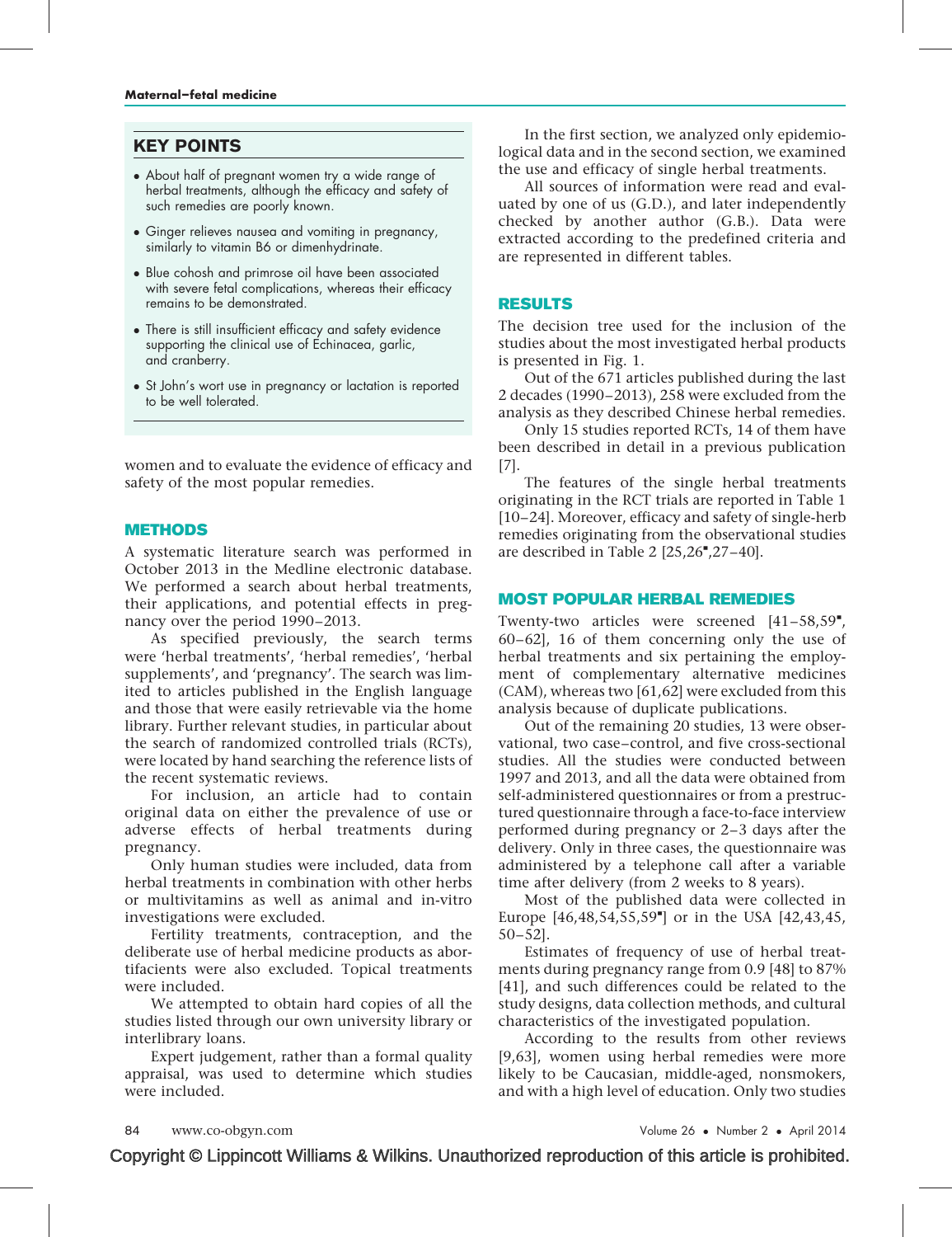

**FIGURE 1.** Flow chart of examined studies.

described the women's employment status [\[54,60\]](#page-8-0) and we cannot summarize this characteristic as it is a socio-cultural feature of the population.

From the analysis of these studies, we summarize in Table 3 the 12 herbs most frequently consumed by pregnant women.

## MOST INVESTIGATED HERBAL REMEDIES

We screened 391 articles describing single-herb remedies and we located other studies by hand searching the reference lists of the most recent reviews.

With this combined search, we found 15 RCTs [\[10–24\]](#page-7-0) (Table 1), five prospective observational studies [\[25,28–31\],](#page-7-0) one retrospective observational study [\[27\],](#page-8-0) four cohort studies [\[26](#page-8-0)",36-38], five case reports [\[33–35,40\],](#page-8-0) and a quasi-experimental study [\[39\]](#page-8-0) (Table 2).

Twelve articles explored the effect of ginger [10-19,25,26[\],](#page-7-0) five studied St. John's wort [21,29-[32\]](#page-7-0), three investigated blue cohosh [\[33–35\]](#page-8-0), another three castor oil [\[24,37,38\],](#page-7-0) two evaluated raspberry leaf [\[22,27\]](#page-7-0), two garlic [\[23,36\],](#page-7-0) two primrose oil [\[39,40\],](#page-8-0) and two other studies reported cranberry and Echinacea, respectively [\[20,28\]](#page-7-0). Ten of the non-RCTs investigated only the safety of the herbal products [\[25,26](#page-7-0)",29-35,40].

# **Ginger**

Ginger was thoroughly investigated in 10 RCTs [\[10–19\]](#page-7-0), one prospective observational study [\[25\]](#page-7-0), and one cohort study [\[26](#page-8-0)"[\].](#page-8-0) The primary objective of the RCTs was to investigate the effectiveness of ginger on nausea and vomiting during pregnancy, whereas the primary outcome of the observational studies was to examine the safety of this product on congenital malformations and some pregnancy outcomes. Five RCTs reported the superiority of ginger compared with placebo [\[10–14\],](#page-7-0) whereas four other trials found ginger to be equally effective when compared to vitamin B6 [\[15,16,18,19\]](#page-7-0) and dimenhydrinate [\[17\].](#page-7-0)

There were no significant differences between ginger and the other treatments with respect to adverse events and no increased risk for major malformations, stillbirth/perinatal death, preterm birth, low birth weight, or low Apgar score  $[25, 26$ <sup>\*</sup>[\].](#page-7-0)

1040-872X 2014 Wolters Kluwer Health | Lippincott Williams & Wilkins www.co-obgyn.com 85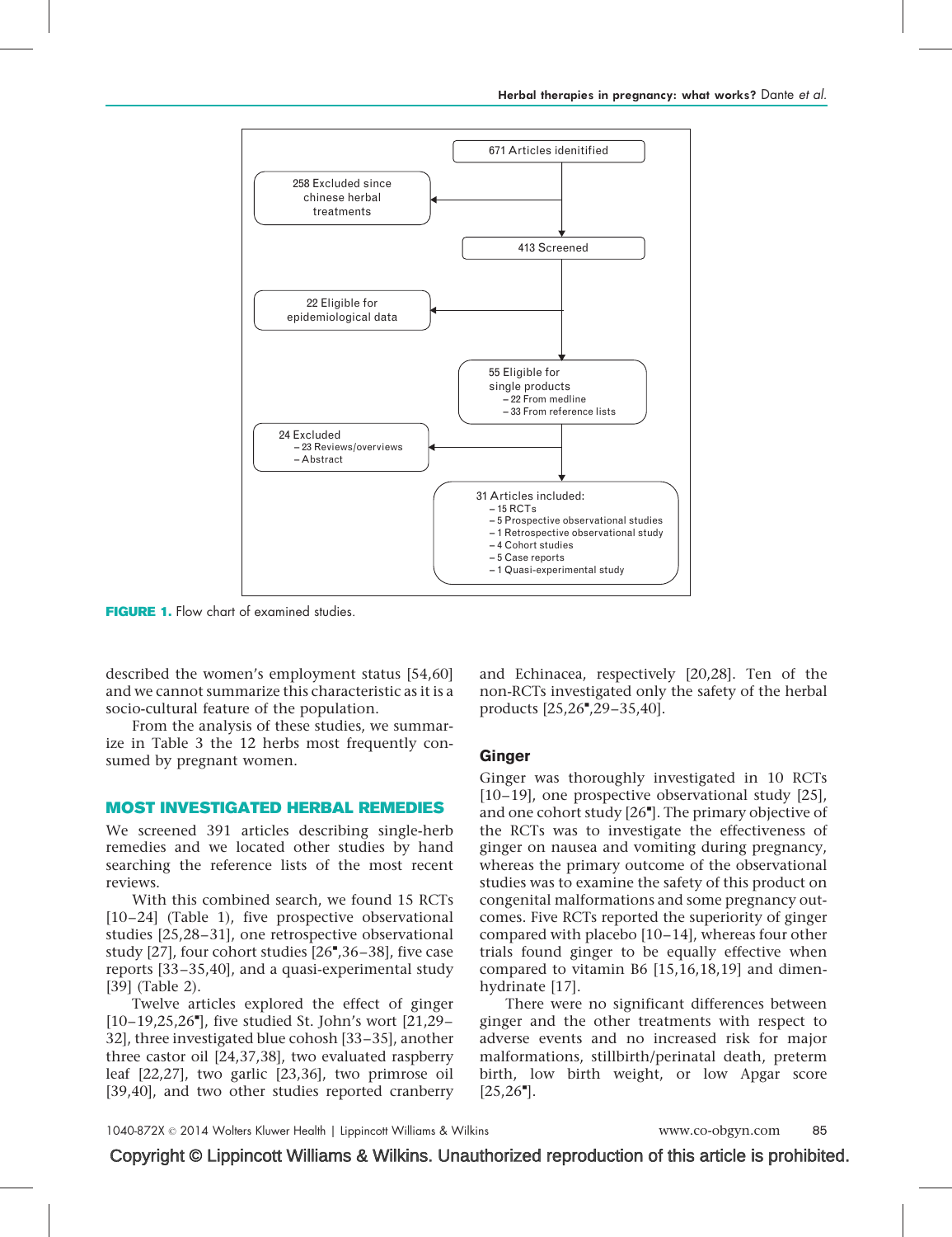| Herb remedy     | Reference                             | Study design                                    | Indication                     | Dose/duration                                                                       | Results                                                                           | <b>Side-effects</b>                                       | Fetal outcomes                                                                                                                             |
|-----------------|---------------------------------------|-------------------------------------------------|--------------------------------|-------------------------------------------------------------------------------------|-----------------------------------------------------------------------------------|-----------------------------------------------------------|--------------------------------------------------------------------------------------------------------------------------------------------|
| Ginger          | $[10]$                                | Double-blind, randomized,<br>placebo controlled | Nausea and<br>vomiting         | Duration: 4 days<br>Ginger: 5 g/day;                                                | nausea and retching;<br>Equal to placebo on<br>Better than placebo on<br>vomiting | Reflux, heartburn                                         | gestational age at delivery,<br>congenital abnormalities.<br>No significant differences<br>Apgar scores, and<br>in birth weight,           |
|                 | E                                     | Double-masked randomized<br>placebo-controlled  | Nausea and<br>vomiting         | Duration: 7 days<br>Ginger: 1 g/day;                                                | nausea and vomiting<br>Better than placebo on                                     | discomfort, heartburn,<br>Headache, abdominal<br>diarrhea | No side-effects were observed.                                                                                                             |
|                 | $\boxed{12}$                          | Single-blind, randomized,<br>placebo-controlled | Nausea and<br>vomiting         | Duration: 4 days<br>Ginger: 1 g/day;                                                | nausea and vomiting<br>Better than placebo on                                     | None                                                      | $\frac{1}{2}$                                                                                                                              |
|                 | $[13]$                                | Double-blind, randomized,<br>placebo-controlled | Nausea and<br>vomiting         | Ginger: 1 g/day;<br>Duration: 2 weeks                                               | nausea and vomiting<br>Better than placebo on                                     | None                                                      | $\frac{\Omega}{Z}$                                                                                                                         |
|                 | $\overline{14}$                       | Double-blind, randomized,<br>cross-over         | Nausea and<br>vomiting         | Ginger: 250 mg/day;<br>Duration: 4 days                                             | nausea and vomiting<br>Better than placebo on                                     | None                                                      | $\frac{\Omega}{Z}$                                                                                                                         |
|                 | $[15]$                                | Double-blind, randomized<br>controlled          | Nausea and<br>vomiting         | Duration: 4 days<br>Ginger: 1 g/day;                                                | Equal to vitamin B6                                                               | $\frac{\Omega}{Z}$                                        | gestational age at delivery,<br>No significant differences in<br>congenital abnormalities.<br>abortion, birth weight,<br>Apgar scores, and |
|                 | $\overline{[6]}$                      | Double-blind, randomized<br>controlled          | Nausea and<br>vomiting         | Duration: 3 weeks<br>Ginger: 1.05 g/day;                                            | Equal to vitamin B6                                                               | vomiting, and dry<br>Burning sensation,<br>retching       | No side-effects were observed.                                                                                                             |
|                 | $[17]$                                | Double-blind, randomized<br>controlled          | Nausea and<br>vomiting         | Duration: 1 week<br>Ginger: 1 g/day;                                                | Equal to dimenhydrinate                                                           | Drowsiness and<br>heartburn                               | $\frac{1}{2}$                                                                                                                              |
|                 | $\begin{bmatrix} 1 & 8 \end{bmatrix}$ | Double-blind, randomized<br>controlled          | Nausea and<br>vomiting         | Duration: 3 days<br>Ginger: 1.5 g/day;                                              | Equal to vitamin B6                                                               | Sedation and heartburn                                    | $\frac{\Omega}{Z}$                                                                                                                         |
|                 | $[19]$                                | Double-blind randomized<br>controlled           | Nausea and<br>vomiting         | Ginger: 650 mg/day;<br>Duration: 4 days                                             | Equal to vitamin B6                                                               | Sedation, heartburn,<br>and arrhythmia                    | $\frac{1}{2}$                                                                                                                              |
| Cranberry       | [20]                                  | Randomized controlled                           | Urinary tract<br>infections    | Cranberry [B]: 80 mg/day;<br>Cranberry (A): 240 mg/day;<br>Duration: until delivery | Not effective                                                                     | Gastrointestinal upset                                    | $\frac{\Omega}{Z}$                                                                                                                         |
| St. John's wort | $[21]$                                | Double-blind, randomized,<br>placebo-controlled | Depression                     | oily extract; Duration:<br>Hypericum perforatum:<br>16 days                         | Effective                                                                         | Irritation surgical site                                  | $\frac{4}{2}$                                                                                                                              |
| Raspberry leaf  | $[22]$                                | Double-blind, randomized,<br>placebo-controlled | Shorten labor                  | Duration: from 32 weeks<br>Raspberry leaf: 2.4 g/day;<br>until labor                | Not effective                                                                     | None                                                      | No significant differences in<br>Apgar score at 5th min,<br>birth weight, transfer to<br>NICU.                                             |
| Garlic          | $[23]$                                | Single-blind randomized,<br>placebo-controlled  | preeclampsia<br>Prophylaxis of | Garlic: 800 mg/day;<br>Duration: 8 weeks                                            | Not effective                                                                     | Foul odor and nausea                                      | No side-effects were observed.                                                                                                             |
| Castor oil      | $[24]$                                | Randomized controlled                           | Induction of labor             | Duration: single dose<br>Castor oil: 60 ml                                          | Effective                                                                         | Nausea                                                    | No differences in Apgar scores<br>and meconium-stained<br>amniotic fluid.                                                                  |

#### Maternal–fetal medicine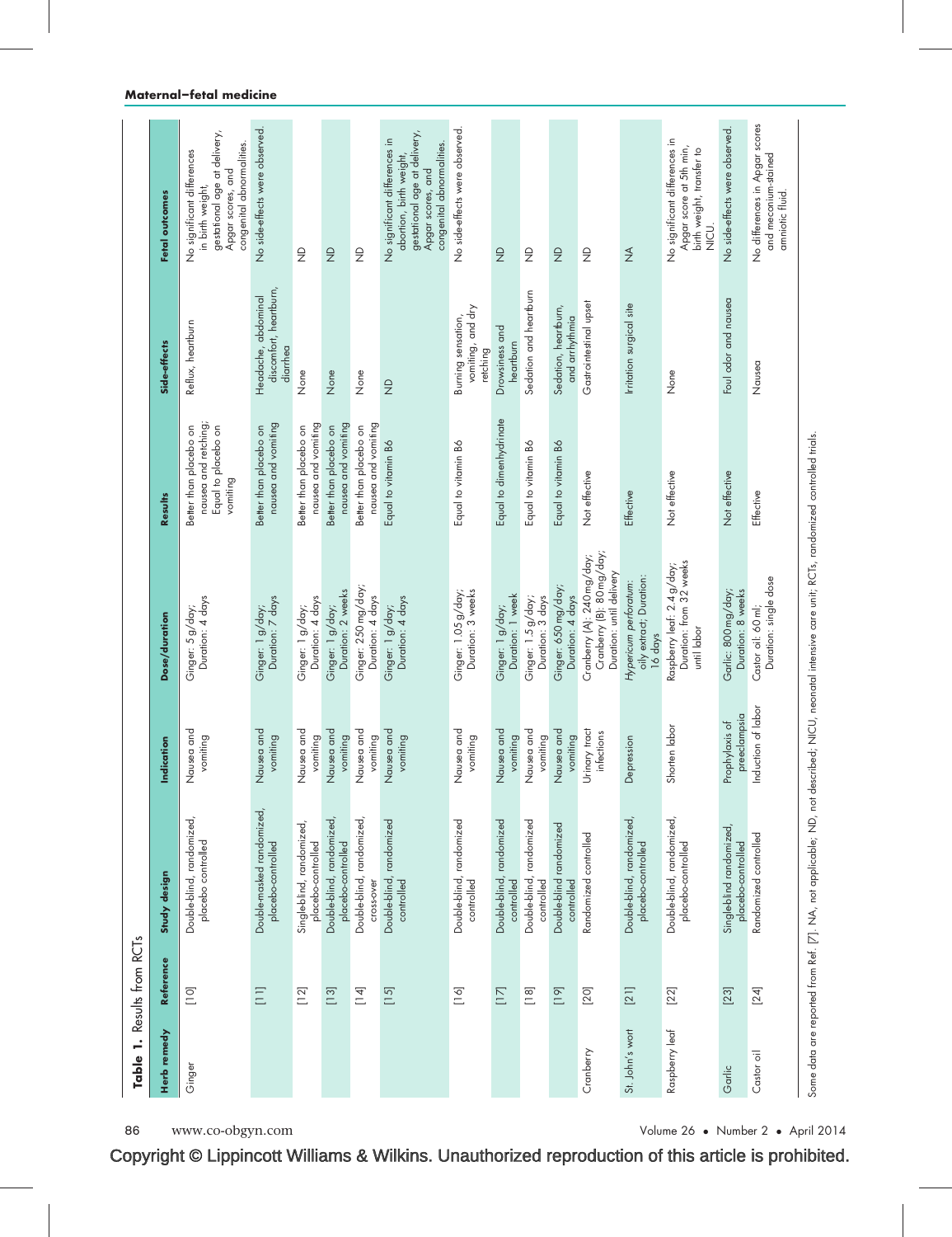| Herb remedy     | Reference        | Study design                    | <b>Clinical use</b>                      | Dose/duration                                               | Results             | Maternal adverse<br>events         | Fetal outcomes                                                                                                                                                                                                |
|-----------------|------------------|---------------------------------|------------------------------------------|-------------------------------------------------------------|---------------------|------------------------------------|---------------------------------------------------------------------------------------------------------------------------------------------------------------------------------------------------------------|
| Ginger          | $[25]^\circ$     | observational<br>Prospective,   | nd vomiting<br>Nausea ar                 | Dose: 1 g/day; Duration:<br>from 4th to 14th week           | Mild effect         | £                                  | age at birth. There were<br>in number of live births,<br>spontaneous abortions,<br>No significant differences<br>more infants $<$ 2500 g<br>abortions, gestational<br>stillbirth, therapeutic<br>in nonusers. |
|                 | $[26$ $]^\alpha$ | Prospective cohort              | Nausea and vomiting                      | g                                                           | Safe                | Vaginal bleeding<br>after 17 weeks | weight, low Apgar score.<br>malformations, stillbirth,<br>preterm birth, low birth<br>No increased risk of                                                                                                    |
| Raspberry leaf  | $[27]$           | observational<br>Retrospective, | Shorten labor                            | Not applicable                                              | Not effective       | None                               | min or transfer to NICU.<br>No significant differences<br>in Apgar scores at 5th                                                                                                                              |
| Echinacea       | $[28]$           | observational<br>Prospective,   | Upper respiratory<br>tract ailments      | Dose: 250-1000 mg/day;<br>Duration: 5 or 7 days             | Effective           | $\frac{\Omega}{\Sigma}$            | not significantly different.<br>Rate of malformations was                                                                                                                                                     |
| St. John's wort | $[29]^\circ$     | observational<br>Prospective,   | Depression                               | Dose: 615 mg/day; Duration:<br>not applicable               | Safe                | None                               | live birth and prematurity<br>were not significantly<br>Rate of malformations,<br>different.                                                                                                                  |
|                 | $[30]^\circ$     | observational<br>Prospective,   | Depression                               | Dose: 900 mg/day; Duration:<br>at least 4 weeks             | Safe                | None                               | No side-effects were observed                                                                                                                                                                                 |
|                 | $[31]^\circ$     | observational<br>Prospective,   | Depression                               | Duration: 4 months (median)<br>Dose: 225-2150 mg/day;       | Safe                | None                               | $\frac{\Omega}{\Delta}$                                                                                                                                                                                       |
|                 | $[32]^\circ$     | Case report                     | Depression                               | from 24 weeks until delivery<br>Dose: 900 mg/day; Duration: | Safe                | None                               | Birth weight, Apgar score,<br>behavior assessment at<br>physical examination,<br>laboratory results and<br>4 and 23 days were<br>normal.                                                                      |
| Blue cohosh     | $[33]^\circ$     | Case report                     | Induction of labor                       | Dose: ND; Duration: last<br>4 weeks of pregnancy            | Unsafe              | £                                  | profound congestive heart<br>Acute myocardial infarction,<br>failure and shock.                                                                                                                               |
|                 | $[34]^\circ$     | Case report                     | Induction of labor                       | $\frac{1}{2}$                                               | Unsafe              | $\frac{\Omega}{\Sigma}$            | Focal motor seizures of the<br>right arm at 26h of age.                                                                                                                                                       |
|                 | $[35]^\circ$     | Case report                     | Induction of labor                       | $\frac{\Omega}{\Sigma}$                                     | Unsafe              | ₿                                  | Severe multiorgan hypoxic<br>central nervous system<br>injury and permanent<br>damage.                                                                                                                        |
| Garlic          | [36]             | Prospective cohort              | prophylaxis<br>$\ddot{+}$<br>Preterm bir | Dose: $>0.4$ g/day;<br>Duration: ND                         | Effective           | $\frac{\Omega}{\Sigma}$            | $\frac{1}{2}$                                                                                                                                                                                                 |
| Castor oil      | [37]             | Retrospective cohort            | Induction of labor                       | £                                                           | Not effective; Safe | None                               | $\frac{\Omega}{\Sigma}$                                                                                                                                                                                       |

Herbal therapies in pregnancy: what works? Dante et al.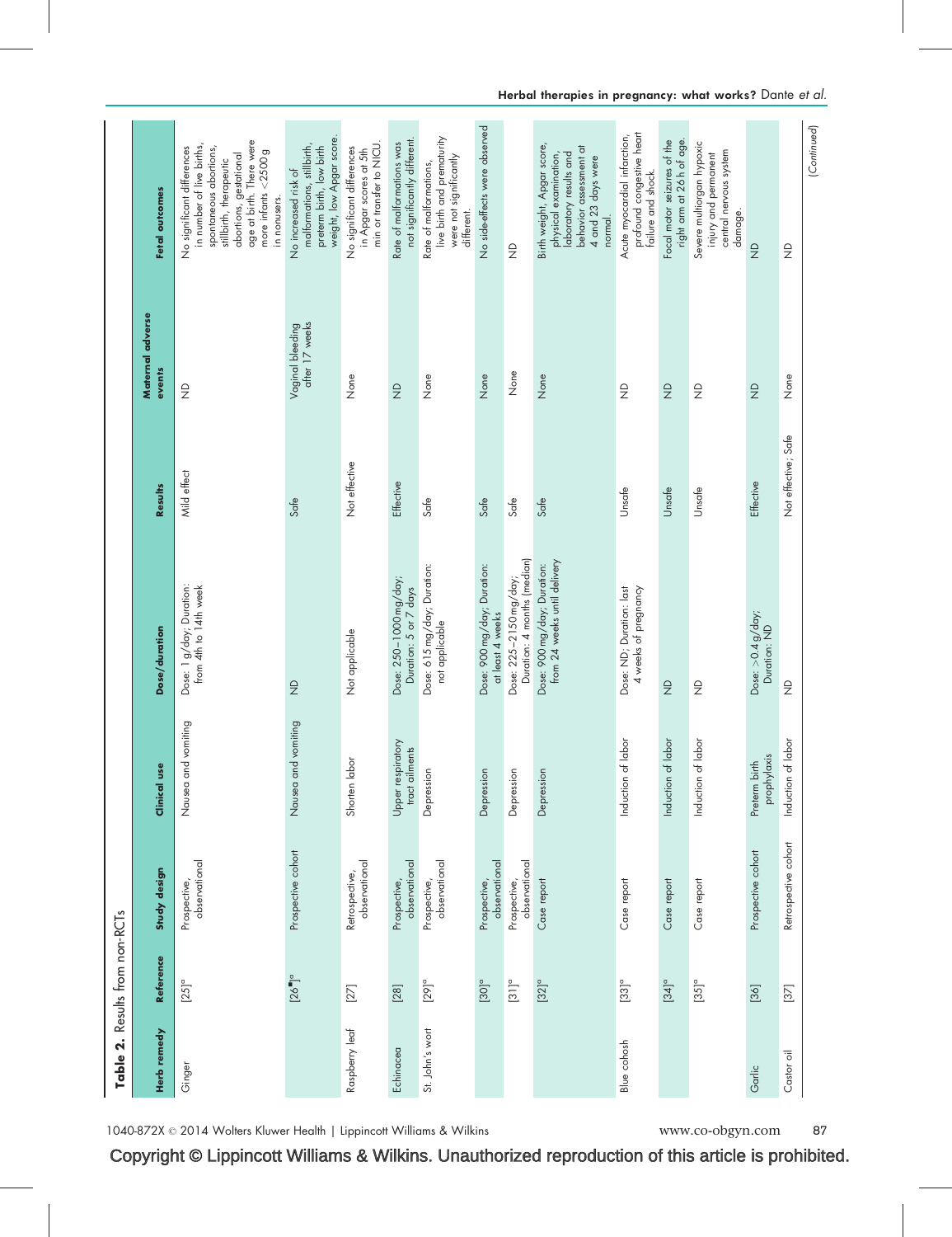| Table 2 (Continued)                 |                                       |                                                                         |                         |                                                  |                       |                                                                                                            |                                                                                                                |
|-------------------------------------|---------------------------------------|-------------------------------------------------------------------------|-------------------------|--------------------------------------------------|-----------------------|------------------------------------------------------------------------------------------------------------|----------------------------------------------------------------------------------------------------------------|
| Herb remedy                         | Reference                             | Study design                                                            | <b>Clinical</b> use     | Dose/duration                                    | <b>Results</b>        | Maternal adverse<br>events                                                                                 | Fetal outcomes                                                                                                 |
|                                     | $\begin{bmatrix} 3 & 8 \end{bmatrix}$ | Prospective cohort                                                      | f labor<br>Induction of | Dose: 60 ml; Duration: single dose               | Effective             | Nausea                                                                                                     | fluid respect with untreated.<br>meconium-stained amniotic<br>weight, Apgar scores,<br>No differences in birth |
| primrose oil<br>Evening             | $[39]$                                | Retrospective quasi-<br>experimental                                    | Shorten labor           | 3 weeks of pregnancy<br>Dose: ND; Duration: last | Not effective; Unsafe | oxytocin augmentation,<br>and vacuum extraction<br>arrest of descent<br>Prolonged rupture<br>of membranes, | $\overline{z}$                                                                                                 |
|                                     | $[40]^\circ$                          | Case report                                                             | Shorten labor           | Dose: 6.5g; Duration: 1 week                     | Unsafe                | $\frac{1}{2}$                                                                                              | Petechiae and ecchymosis<br>in the newborn at 17h<br>of age.                                                   |
| "Studies investigating safety only. |                                       | ND, not described; NICU, neonatal intensive care unit; RCTs, randomized | controlled trials.      |                                                  |                       |                                                                                                            |                                                                                                                |

Table 3. Herbs most frequently used in pregnant women and reasons for their use (reported in alphabetical order)

| <b>Reasons for use</b>                              |
|-----------------------------------------------------|
| Stretch marks                                       |
| Digestive problems, constipation, capillary frailty |
| Anxiety, digestive problems, relax, sleep           |
| Treat and prevent urinary tract infections          |
| Common cold, strengthen immune system               |
| Fluid retention                                     |
| Nausea, vomiting                                    |
| Indigestion/heartburn, nausea/morning sickness      |
| Induce and ease labor                               |
| Depression                                          |
| Anxiety, digestive problems, constipation           |
| Anxiety                                             |
|                                                     |

# **Raspberry**

The use of raspberry to induce and ease labor was described in one RCT [\[22\]](#page-7-0) and one retrospective observational study [\[27\].](#page-8-0) In both the studies, raspberry did not shorten the first stage of labor. The only clinically significant finding was the shortening of the second stage of labor with lower rate of forceps deliveries compared with placebo.

The use of raspberry was not associated with maternal– fetal adverse events.

# St. John's wort

There were four observational studies regarding the use of St. John's wort in the treatment of mild and moderate depression [\[29–32\],](#page-8-0) two of them were conducted during pregnancy [\[29,32\]](#page-8-0) and two during lactation [\[30,31\]](#page-8-0). The purpose of these studies was to determine whether exposure to this agent in pregnancy was associated with major fetal malformations or with infant adverse events. The use of St. John's wort was found to be well tolerated in both conditions. Only one RCT [\[21\]](#page-7-0) was performed to determine the effects of a topical preparation on cesarean wound healing. At 10th day postpartum, St John's wort facilitated cesarean wound healing and minimized the formation of scar. In addition, significantly lower pain and pruritus were reported by the treatment group at the 40th day postpartum.

# **Garlic**

One RCT [\[23\]](#page-7-0) analyzed the effects of garlic on the prevention of preeclampsia in high-risk women. There was a reduction in the total cholesterol level, whereas neither hypertension nor preeclampsia was reduced.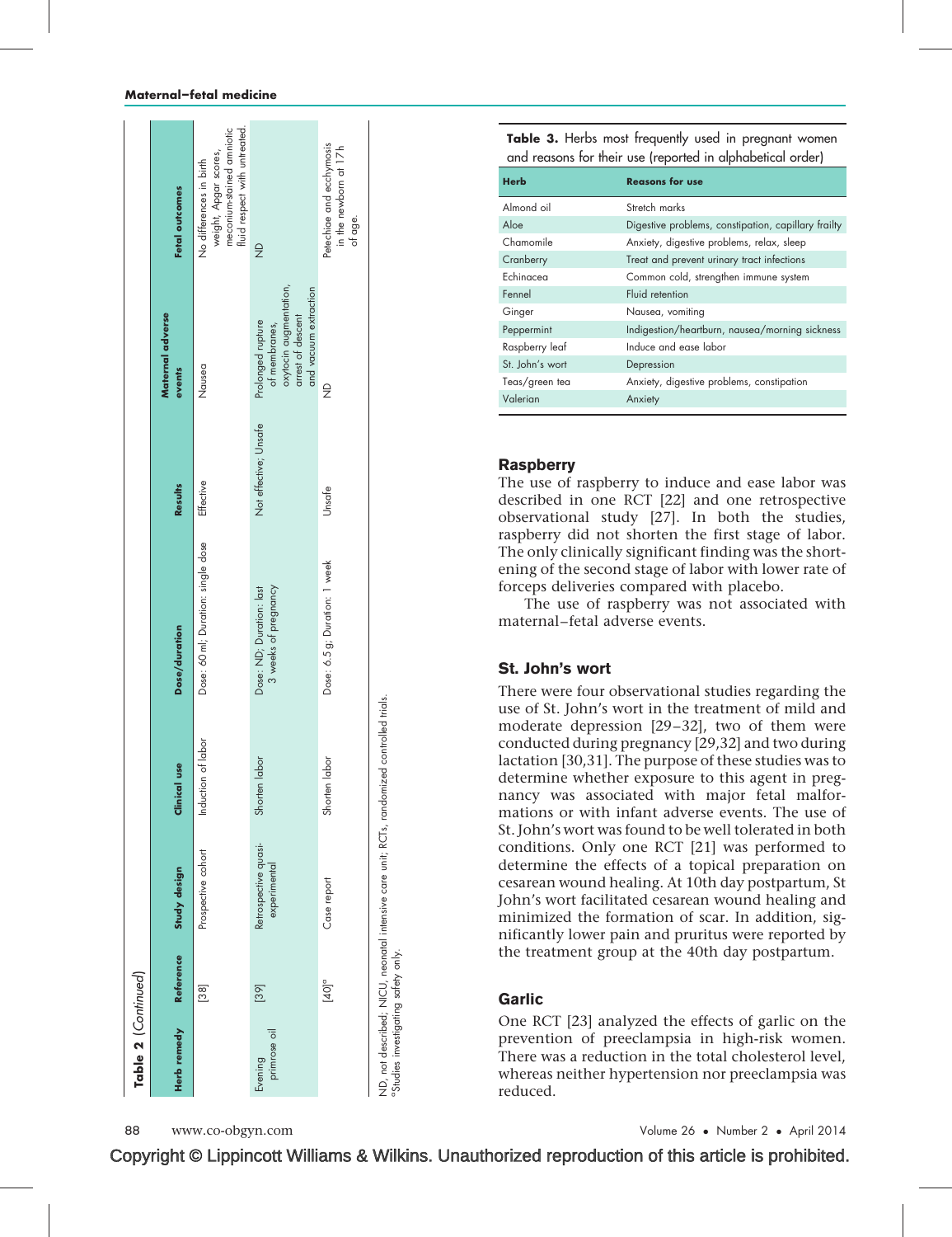Minor adverse events such as a foul odor and nausea were reported in the garlic users, no effect was found on neonates.

One observational cohort study [\[36\]](#page-8-0) demonstrated that garlic intake was associated with a lower risk of both early and late preterm delivery. Maternal–fetal adverse events were not analyzed.

# **Cranberry**

Only one RCT [\[20\]](#page-7-0) compared cranberry extract with placebo in the prevention of UTIs. A nonsignificant reduction in the frequency of both asymptomatic bacteriuria and UTIs was reported in women receiving cranberry. The study, however, was not sufficiently powered to detect such a difference. Moreover, 38.8% of the participants withdrew, mostly because of gastrointestinal upset. There was no difference between groups with respect to obstetric and neonatal outcomes.

# Blue cohosh

This remedy is expected to induce and accelerate labor.

Only three case reports are available and they described cardiovascular side-effects using blue cohosh at the time of delivery [\[33–35\].](#page-8-0) In one case, the neonate experienced acute myocardial infarction, profound congestive heart failure, and shock [\[33\]](#page-8-0); in another case, there was a severe multiorgan hypoxic injury [\[35\]](#page-8-0); and in the last one, perinatal stroke occurred [\[34\]](#page-8-0).

No studies are available on efficacy.

# Echinacea

One prospective observational study [\[28\]](#page-8-0) evaluated the safety and the efficacy of Echinacea when used during the first trimester for upper respiratory tract ailments. No increased risk of major malformations was reported. Respiratory symptoms improved with respect to nontreated group.

# Castor oil

There were two observational studies [\[37,38\]](#page-8-0) and one RCT [\[24\]](#page-7-0) about the effect of castor oil on the induction of labor. The RCT showed a significant increase in labor initiation in the treated group compared with controls and the same outcome was found in the prospective study by Garry et al. [\[38\].](#page-8-0) However, in the study by Boel et al. [\[37\],](#page-8-0) castor oil showed no effect on the time of birth. Nausea was the most common maternal side-effect reported.

There were no data on neonatal mortality or morbidity.

## Evening primrose oil

Evening primrose oil is a fatty acid used to trigger cervical ripening.

In a retrospective study of quasi-experimental design [\[39\],](#page-8-0) this product did not shorten gestation or decrease the overall length of labor; moreover, it increased the incidence of prolonged rupture of membranes, oxytocin augmentation, arrest of descent, and vacuum extraction.

There was one case of petechiae and ecchymosis in a newborn, whose mother took primrose oil a week before giving birth [\[40\].](#page-8-0)

# **CONCLUSION**

Epidemiological studies on the use of herbal remedies in pregnancy reported a wide range of use. However, some of these studies are limited by methodological flaws (lack of prestructured questionnaires/interviews, recall bias, etc.). Excluding them, it is reasonable to conclude that the consumption of herbal remedies during pregnancy ranges from 27 to 57% in Europe and from 10 to 73% in the USA.

Anxiety is one of the most frequent reasons for use. Indeed, there are at least three herbs claimed as anxiety relievers, that is, chamomile, teas, and valerian. For none of them is there a scientific demonstration of efficacy, apart from the traditional beliefs.

On the contrary, the popular use of ginger for the relief of hyperemesis gravidarum has been substantiated by clinical trials which demonstrated the antiemetic effect of ginger also in a number of other clinical indications, including chemotherapyinduced nausea [\[64\]](#page-8-0), motion sickness [\[65,66\],](#page-8-0) and postoperative nausea [\[67,68\].](#page-8-0)

The active compound allowing the antinausea and antiemetic mechanism of ginger has not been fully identified, and it has variously been attributed to the gingerols, shogaol, or zingiberene content. Mechanism of action included serotonin antagonism and vasopressin suppression to reduce tachygastric activity and to be weakly cholinergic [\[69\]](#page-8-0).

Some studies in nonpregnant women show that ginger has an anticoagulant effect and women taking anticoagulant therapy should avoid it completely [\[70,71\].](#page-8-0) Furthermore, ginger is known to be a stomach irritant, and stimulates the secretion of bile being contraindicated in people with a history of gallstones [\[72\].](#page-8-0) Finally, it should be avoided in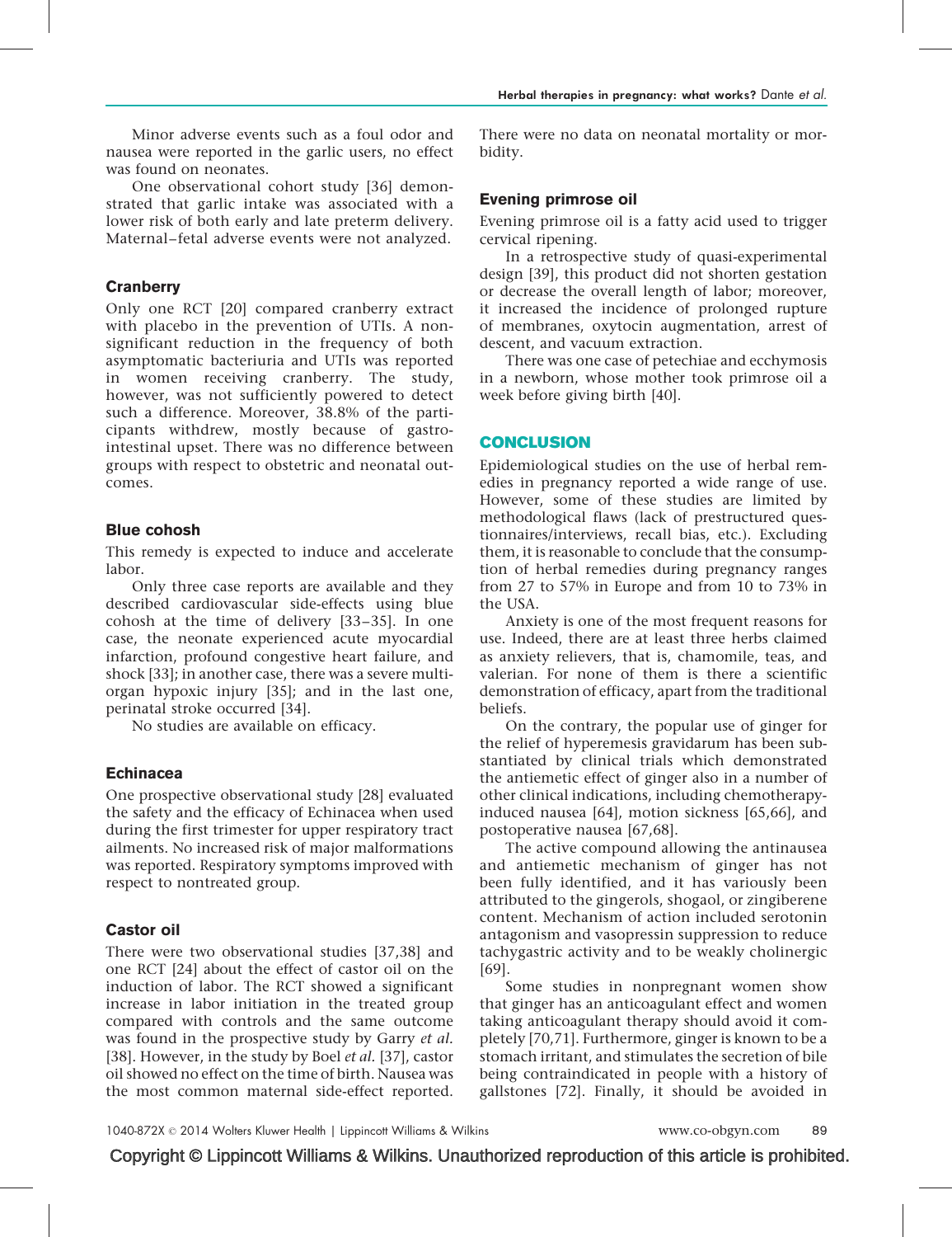<span id="page-7-0"></span>women with diabetes mellitus, who are controlled through oral antidiabetics or insulin [\[73\]](#page-8-0) and it may cause hypotension [\[69\].](#page-8-0)

Although raspberry, blue cohosh, castor oil, and evening primrose oil are believed to facilitate labor in traditional medicine, very few scientific data are available to support such indication. Raspberry leaf as well as evening primrose oil has proven ineffective, the latter arising doubts about safety. Labor induction with castor oil seems promising and further studies will help to comprehend the available contrasting data.

Of paramount importance is the alarm signal toward blue cohosh. Efficacy as labor stimulant is lacking, although a significant number of U.S. midwives use it [\[74\]](#page-8-0). On the contrary, three case reports describe significant adverse events in neonates whose mother received the herb remedy [\[33–35\].](#page-8-0)

The efficacy of St John's wort in the treatment of mild-to-moderate depression has been assessed in nonpregnant women and men [\[75\].](#page-8-0) Current evidence suggests that at least two of the herb constituents, hypericin and hyperforin, play a significant role in this pharmacologic effect [\[76,77\].](#page-8-0) Data on its use in pregnancy or lactation reassure about safety, whereas efficacy was not specifically reported.

There is still insufficient evidence to make any conclusions regarding Echinacea, garlic, and cranberry in pregnancy, although the efficacy of the latter in preventing the recurrence of UTIs has been well demonstrated in nonpregnant women [\[78\].](#page-8-0)

Furthermore, it is necessary to highlight the adverse events associated with the prolonged use of almond oil. Despite the absence of studies devoted to this compound, in a survey performed in postpartum women it was found that those who applied almond oil to their abdomen daily (to avoid stretch marks) were at higher risk for preterm deliv-ery [\[59](#page-8-0)"[\]](#page-8-0).

In conclusion, despite the very large popular use of herbal remedies during pregnancy, there are very few studies that have been devoted to the specific evaluation of these treatments. With the exception of ginger supplementation for hyperemesis gravidarum, there is actually no clinical indication for the use of any other herbal treatment in pregnant women. Vice versa, caution on the use of several compounds because of poor safety is available from case reports and epidemiological studies.

#### Acknowledgements

None.

## Conflicts of interest

The authors declare that they have no conflicts of interest.

## REFERENCES AND RECOMMENDED READING

Papers of particular interest, published within the annual period of review, have been highlighted as:

- of special interest
- $\Box$  of outstanding interest
- 1. Frass M, Strassl RP, Friehs H, et al. Use and acceptance of complementary & and alternative medicine among the general population and medical personnel: a systematic review. Ochsner J 2012; 12:45–56.

This systematic review reported an increase of CAM usage from 1990 through 2006 in the general population. Main users were women, middle aged, and highly educated. Chiropractic manipulation, herbal treatments, massage, and homeopathy were the most commonly used treatments.

- 2. Hall HG, Griffiths DL, McKenna LG. The use of complementary and alternative medicine by pregnant women: a literature review. Midwifery 2011; 27:817– 824.
- 3. Dugoua JJ. Herbal medicines and pregnancy. J Popul Ther Clin Pharmacol 2010; 17:e370–e378.
- 4. Tesch BJ. Herbs commonly used by women. An evidence-based review. Am J Obstet Gynecol 2003; 188:S44–S45.
- 5. Holst L, Wright D, Nordeng H, et al. Use of herbal preparations during pregnancy: focus group discussion among expectant mothers attending a hospital antenatal clinic in Norwich, UK. Complement Ther Clin Pract 2009; 15:225–229.
- 6. Ernst E. Herbal medicinal products during pregnancy: are they safe? Br J Obstet Gynecol 2002; 109:227–235.
- 7. Dante G, Pedrielli G, Annessi E, Facchinetti F. Herb remedies during pregnancy: a systematic review of controlled clinical trials. J Matern Fetal Neonatal Med 2013; 26:306–312.
- 8. Mitchell M. Risk, pregnancy and complementary and alternative medicine. Complement Ther Clin Pract 2010; 16:109–113.
- 9. Hall GH, McKenna LG, Griffiths DL. Midwives' support for complementary and alternative medicines: a literature review. Women Birth 2012; 25:4–12.
- 10. Willetts KE, Ekangaki A, Eden JA. Effect of a ginger extract on pregnancyinduced nausea: a randomised controlled trial. Aust N Z J Obstet Gynaecol 2003; 43:139–144.
- 11. Vutyavanich T, Kraisarin T, Ruangsri R. Ginger for nausea and vomiting in pregnancy: randomized, double-masked, placebo-controlled trial. Obstet Gynecol 2001; 97:577–582.
- 12. Ozgoli G, Goli M, Simbar M. Effects of ginger capsules on pregnancy, nausea, and vomiting. J Altern Complement Med 2009; 15:243–246.
- 13. Keating A, Chez RA. Ginger syrup as an antiemetic in early pregnancy. Altern Ther Health Med 2002; 8:89–91.
- 14. Fischer-Rasmussen W, Kjaer SK, Dahl C, Asping U. Ginger treatment of hyperemesis gravidarum. Eur J Obstet Gynecol Reprod Biol 1991; 38:19– 24.
- 15. Ensiyeh J, Sakineh MA. Comparing ginger and vitamin B6 for the treatment of nausea and vomiting in pregnancy: a randomized controlled trial. Midwifery 2009; 25:649–653.
- 16. Smith C, Crowther C, Willson K, et al. A randomized controlled trial of ginger to treat nausea and vomiting in pregnancy. Obstet Gynecol 2004; 103:639– 645.
- 17. Pongrojpaw D, Somprasit C, Chanthasenanont A. A randomized comparison of ginger and dimenhydrinate in the treatment of nausea and vomiting in pregnancy. J Med Assoc Thai 2007; 90:1703–1709.
- 18. Sripramote M, Lekhyananda N. A randomized comparison of ginger and vitamin B6 in the treatment of nausea and vomiting of pregnancy. J Med Assoc Thai 2003; 86:846–853.
- 19. Chittumma P, Kaewkiattikun K, Wiriyasiriwach B. Comparison of the effectiveness of ginger and vitamin B6 for treatment of nausea and vomiting in early pregnancy: a randomized double-blind controlled trial. J Med Assoc Thai 2007; 90:15–20.
- 20. Wing DA, Rumney PJ, Preslicka CW, Chung JH. Daily cranberry juice for the prevention of asymptomatic bacteriuria in pregnancy: a randomized, controlled pilot study. J Urol 2008; 180:1367–1372.
- 21. Samadi S, Khadivzadeh T, Emami A, et al. The effect of Hypericum perforatum on the wound healing and scar of cesarean. J Altern Complement Med 2010; 16:113–117.
- 22. Simpson M, Parsons M, Greenwood J, Wade K, Raspberry leaf in pregnancy: its safety and efficacy in labor. J Midwifery Womens Health 2001; 46:51– 59.
- 23. Ziaei S, Hantoshzadeh S, Rezasoltani P, Lamyian M. The effect of garlic tablet on plasma lipids and platelet aggregation in nulliparous pregnants at high risk of preeclampsia. Eur J Obstet Gynecol Reprod Biol 2001; 99:201–  $206$
- 24. Azhari S, Pirdadeh S, Lotfalizadeh M, Shakeri MT. Evaluation of the effect of castor oil on initiating labor in term pregnancy. Saudi Med J 2006; 27:1011– 1014.
- 25. Portnoi G, Chng LA, Karimi-Tabesh L, et al. Prospective comparative study of the safety and effectiveness of ginger for the treatment of nausea and vomiting in pregnancy. Am J Obstet Gynecol 2003; 189:1374– 1377.

90 www.co-obgyn.com Volume 26 Number 2 April 2014